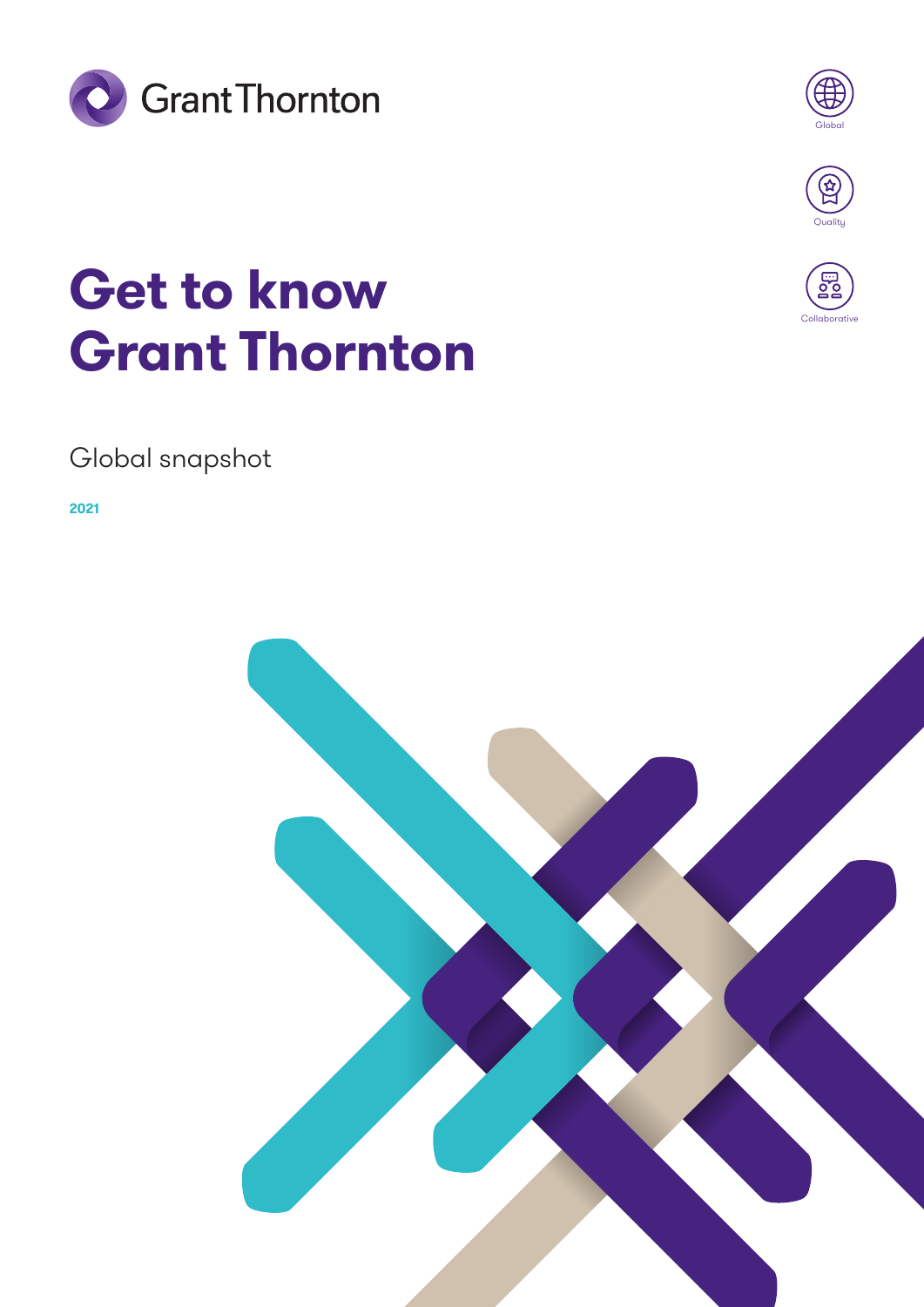# **About Grant Thornton**

We're a network of independent assurance, tax and advisory firms, made up of 58,000+ people in 138 countries. And we're here to help dynamic organisations unlock their potential for growth.

For more than 100 years, we have helped dynamic organisations realise their strategic ambitions. Whether you're looking to finance growth, manage risk and regulation, optimise your operations or realise stakeholder value, we can help you.

We've got scale, combined with local market understanding. That means we're everywhere you are, as well as where you want to be.

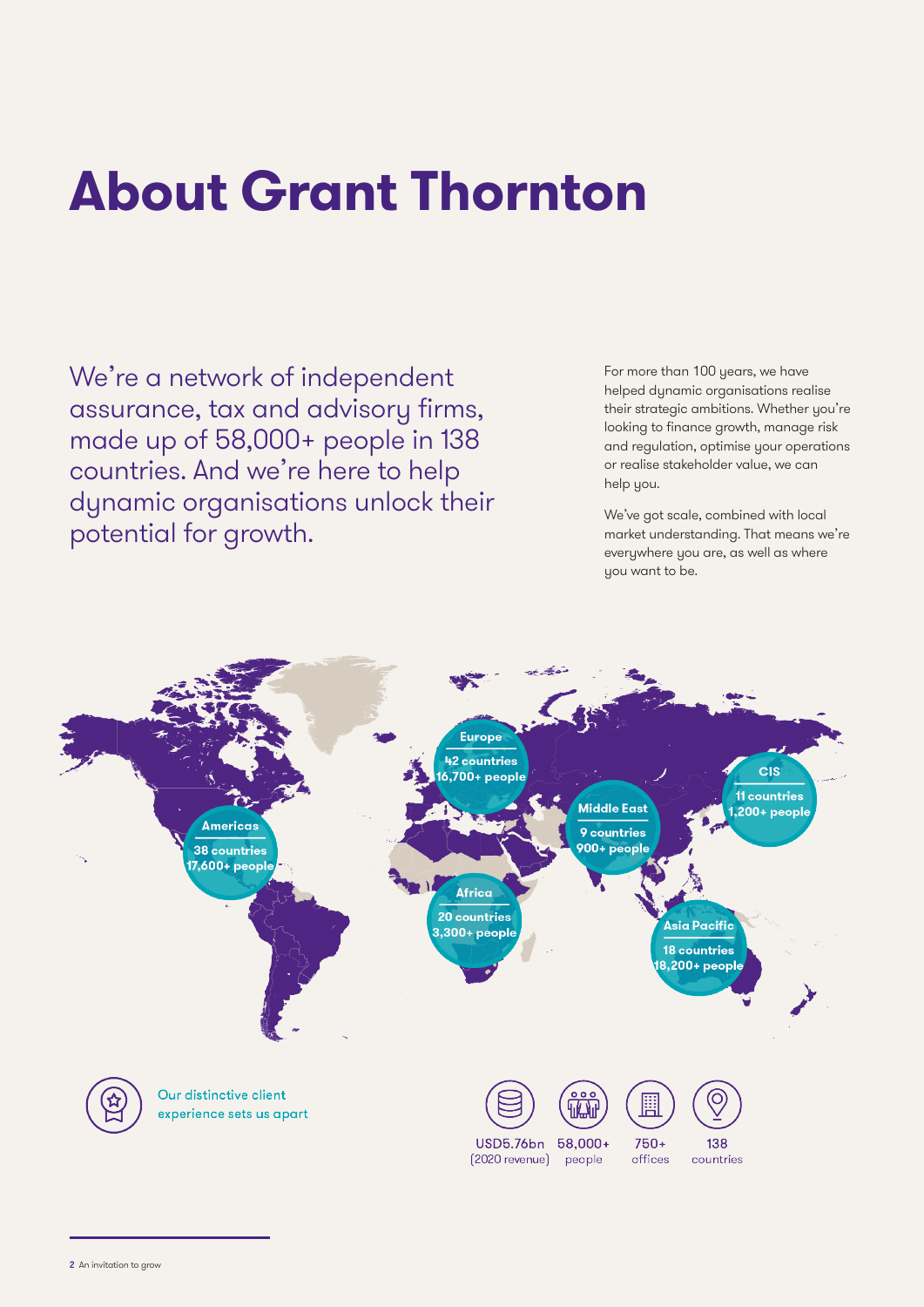## A different way of doing business

Privately owned enterprises, listed companies and public sector organisations come to us for our global scale, quality, industry insight and deep technical expertise. But what sets us apart is our distinctive client experience which leads to more meaningful advice and a better working relationship.

#### **We discover what's important to you and make it important to us**

Our culture is built on a genuine interest in our clients – their challenges, growth ambitions and wider commercial context. You get the attention you deserve from approachable, senior professionals who ask the right questions, listen and provide real insight and a clear point of view.

#### The bottom line

- A relationship-led approach with more time and attention from partners and senior advisers
- A deeper understanding of your business for more meaningful advice and recommendations.

#### **Agile and responsive service**

Our size and structure create advantages for you. We adopt a flatter structure, with shorter decision making chains, empowered teams and no complex chains of command. We have all the necessary processes and controls but they're streamlined and efficient. Our teams are more responsive.

#### The bottom line

- A faster response when you need quick answers and clarity
- Anticipating the answers you'll need before you ask.

#### **Pragmatic solutions to help you improve and grow**

Our teams bring ideas to the table, going beyond the technical issues to recommend ways to make your business better. Whether your goals include expansion, improving operational efficiency or building investor confidence, we balance a desire to do what's best for you in the future with an experienced sense of what's going to help you now.

#### The bottom line

- Helping you think ahead and think more broadly
- Proactively identifying opportunities for improvement and growth.

#### **Collaborative teams with a different mindset**

Our people are open, accessible and easy to work with. We work through the issues alongside you, always with an independent perspective and challenging where necessary. Our collaborative style also enables us to assemble teams across service lines, industries and geographies to tailor our capabilities for you.

#### The bottom line

- Teams and solutions built around your needs not our structures
- A better working relationship with you and your team.

"My relationship with accounting firms had been very transactional until I was introduced to Grant Thornton. They've opened up a new way of looking at things."

**Lawrence Ong Chief financial officer, InterCall Asia Pacific**